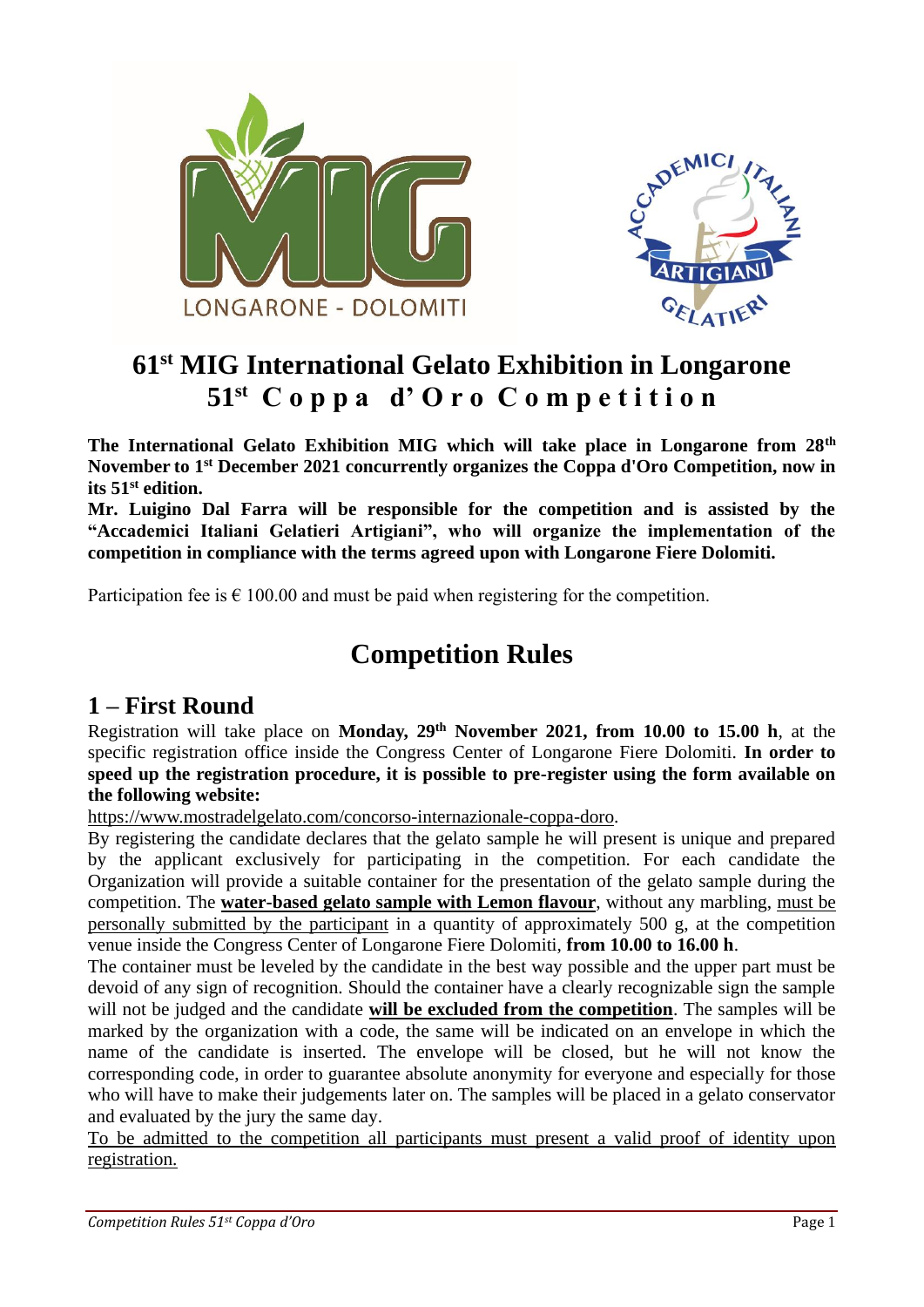### **2 - Second Round**

A special Commission established by the Organizers and made up of different jurors, will assess the gelato samples on **Monday, 29th November 2021, from 14.00 h** onwards.

The Commission will judge taste and texture of the sample.

The ranking is the result of the sum of points given by each jury member.

At this stage each jury member will have at his disposal a minimum of one and a maximum of ten points for each sample. **The twenty best scores will be admitted to the third round** and only then will the envelopes be opened to disclose the names of the 20 competitors.

#### **3 – Third Round**

On **Tuesday** morning**, 30th November 2021, from 10.00 to 16.00 h**, in the presence of a technical jury of five jurors established by the Organizers, the twenty finalists must prepare a **water-based gelato** without any type of marbling, with **Lemon** flavour. A quantity of approximately 4 kg must be prepared and processed in a batch freezer.

Competitors will compete one at a time, respecting the reverse ranking order determined in round 2. Each competitor will have 30 minutes at his disposal, and at the beginning of the competition he must present his own recipe indicating the ingredients he intends to use, mixing them (sugars, neutral stabilisers, fibres, etc.) in the presence of the jury, adding water and fresh or frozen lemon juice and, after the preparation of the gelato, he will have to clean up his working space.

A Technical Jury formed by the Accademici will observe the competitors during their performance and will express two judgements, one based on behavior, orderliness, cleaning of the work space and the chosen recipe, another on the taste of the gelato at the moment it is extracted from the batch freezer. The Jury members will have a minimum of one and a maximum of four points for each evaluation.

All ingredients provided by the Organization are listed under chapter 7 *- Equipment and Products*  of these rules. Other necessary products that competitors want to use must be supplied autonomously and declared at the beginning of the competition.

Gelato samples will follow the same procedure as in the first round. They will then be stored in a 500 g-thermal package marked by a code and the same code will be applied on a sealed envelope containing the name of the competitor. The samples will be placed in an gelato conservator. The remaining ice cream will be placed in a tub for a refrigerated display case and decorated by the competitor. The tub will then be subjected to an aesthetic evaluation by an ad hoc jury and the best will win the Accademici Prize.

This round is open to the public and everybody interested in watching the competition may do so.

## **4 – Fourth Round**

On **Tuesday, 30th November 2021, at 16.00 h** the six judges of the Jury will be appointed during a public event at the competition venue of the "Coppa d'Oro". Each member of the Jury expresses his vote by raising the score paddle simultaneously so as not to involve or influence the other members of the Jury.

For the taste of the gelato each member of the Jury can give a minimum of six and a maximum of ten points for each sample.

The President of the Jury will have a further vote available with which he will express a technical judgement on the texture of the gelato.

The points of this Final Jury will be added to the points previously given by the Technical Jury in round 3, and the sum of the two scores will determine the final ranking.

In the event that two competitors have the same score (ex aequo), a further evaluation will be made by the Jury to univocally determine each position of the final ranking.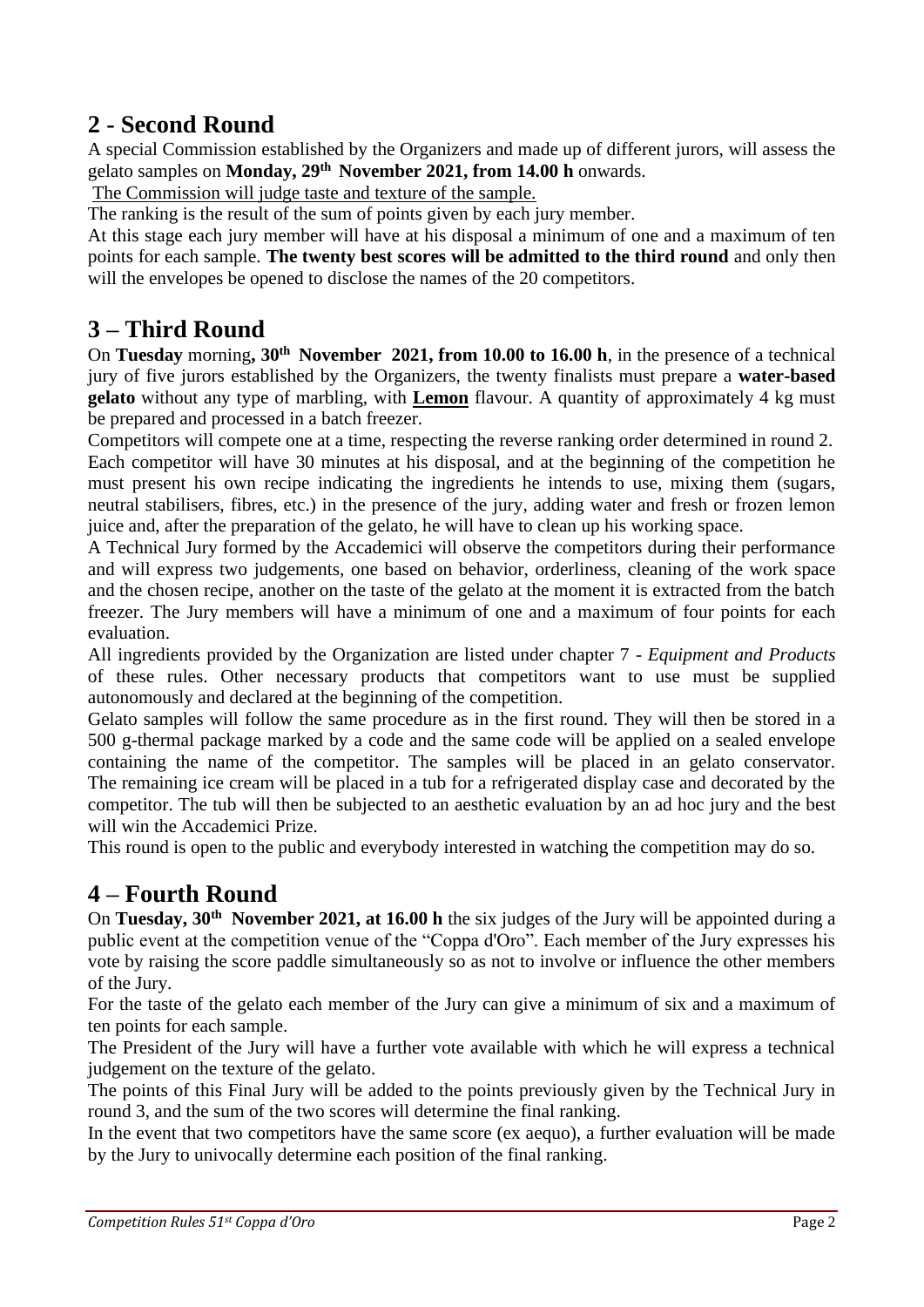Once the definitive ranking has been established, the envelopes containing the names of the competitors will be opened in order to disclose their names.

**The five best scores will be admitted to the fifth round.**

## **5 – Fifth Round**

On **Wednesday** morning**, 1st December 2021, from 10.00 to 12.30 h**, in the presence of a technical jury of five jurors established by the Organizers, the five finalists dressed with jackets supplied by the organization must prepare a **water-based** gelato without any type of marbling, with **Lemon** flavour. A quantity of approximately 4 kg must be prepared and processed in a batch freezer. Competitors will compete one at a time, respecting the reverse ranking order determined in round 4. Each competitor will have 30 minutes at his disposal, and at the beginning of the competition he must present his own recipe indicating the ingredients he intends to use, mixing them (sugars, neutral stabilisers, fibres, etc.) in the presence of the jury, adding water and fresh or frozen lemon juice and, after the preparation of the gelato, he will have to clean up his working space.

A Technical Jury formed by the Accademici and different from the fourth round will observe the competitors during their performance and will express two judgements, one based on behavior, orderliness, cleaning of the work space and the chosen recipe, another on the taste of the gelato at the moment it is extracted from the batch freezer. The Jury members will have a minimum of one and a maximum of four points for each evaluation.

All ingredients provided by the Organization are listed under chapter 7 *- Equipment and Products*  of these rules. Other necessary products that competitors want to use must be supplied autonomously and declared at the beginning of the competition .

Gelato samples will follow the same procedure as in the first round. They will then be stored in a 500 g-thermal package marked by a code and the same code will be applied on a sealed envelope containing the name of the competitor. The samples will be placed in an gelato conservator.

This round is open to the public and everybody interested in watching the competition may do so.

#### **6 – Sixth Round**

On **Wednesday, 1st December 2021, at 14.00 h** during a public event at the competition venue of the "Coppa d'Oro" the six judges of the Final Jury will be appointed. The jury includes a journalist/blogger and the President of the "Accademici". The latter will also act as President of the Jury.

Each member of the Jury expresses his vote by raising the score paddle simultaneously so as not to involve or influence the other members of the Jury.

For the taste of the gelato each member of the Jury can give a minimum of six and a maximum of ten points for each sample.

The President of the Jury will have a further vote available with which he will express a technical judgement on the texture of the gelato.

The points of the Final Jury will be added to the points previously given in round 5 by the other Juries, and the sum of the two scores will determine the final ranking of the first five competitors.

In the event that two competitors have the same score (ex aequo), a further evaluation will be made by the Jury to univocally determine each position of the final ranking.

Once the definitive ranking has been established, the envelopes containing the names of the competitors will be opened in order to disclose the name of the winner and the placements of the other competitors.

If a competitor obtains the maximum possible score of 90 points in rounds 5 and 6 and is also the overall winner of the competition, the President of the Jury may decide at his sole discretion whether the winner also deserves the honorable mention CUM LAUDE.